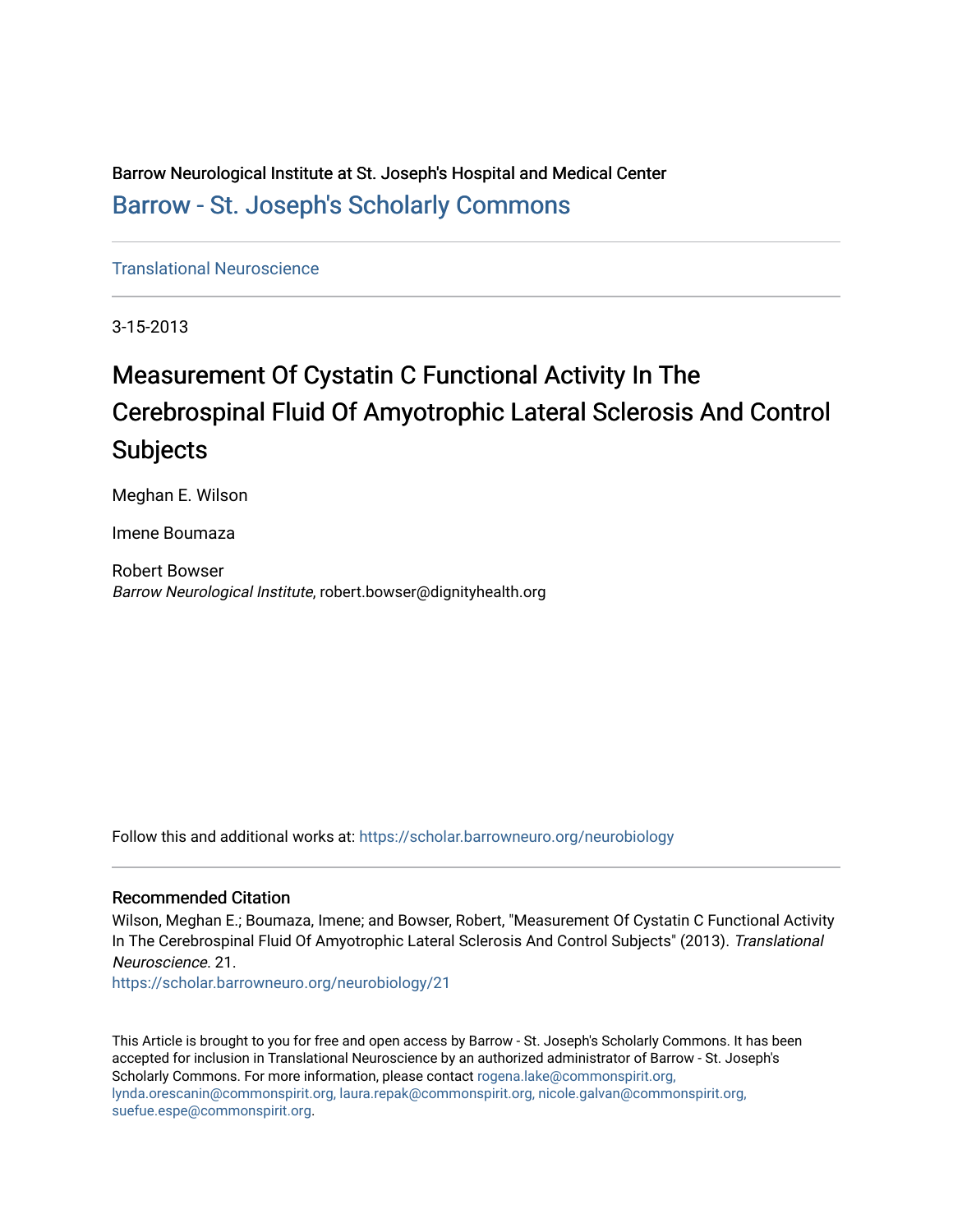# **RESEARCH CHEAR CHEAR CHEAR CHEAR CHEAR CHEAR CHEAR CHEAR CHEAR CHEAR CHEAR CHEAR CHEAR CHEAR CHEAR CHEAR CHEAR**



# Measurement of cystatin C functional activity in the cerebrospinal fluid of amyotrophic lateral sclerosis and control subjects

Meghan E Wilson<sup>1</sup>, Imene Boumaza<sup>1</sup> and Robert Bowser<sup>1,2\*</sup>

## Abstract

Background: Cystatin C is a constitutively expressed and abundant cysteine protease inhibitor within the cerebrospinal fluid (CSF). Recent studies have reported a significant reduction in cystatin C concentration in the CSF of patients with amyotrophic lateral sclerosis (ALS) and several other neurodegenerative diseases, relative to healthy controls. Cystatin C can exhibit both neuroprotective and neurotoxic properties, suggesting that altered CSF cystatin C concentrations could potentially impact the pathogenesis or progression of these disorders. However, it is unclear if alterations in cystatin C concentration result in physiologically relevant differences in its functional activity within the CSF. Measurements of the cysteine protease inhibitory activity of cystatin C within the CSF have not been reported, and the relationship between CSF cystatin C concentration and activity levels in different disease contexts has not been investigated.

Methods: We used a papain inhibition assay to evaluate the total cystatin C activity in CSF samples from 23 ALS patients, 23 healthy controls, and 23 neurological disease controls. Cystatin C concentrations in these samples were previously measured by ELISA. Correlations between cystatin C concentration and activity were assessed with nonparametric statistics. Activity ratios were compared among diagnostic groups using both one-way ANOVA and repeated measures statistics.

Results: Total cystatin C activity was found to be directly proportional to its protein concentration in all subjects, and cystatin C activity was not altered in ALS patients. In addition, our data suggest that cystatin C is the predominant cysteine protease inhibitor in human CSF.

Conclusions: Our data demonstrate the successful measurement of the functional activity of cystatin C in the CSF, and show that total cystatin C activity can be inferred from its total protein concentration. Our results also suggest that cystatin C is the major cysteine protease inhibitor in human CSF and altered CSF cystatin C concentration may play a role in the pathobiology of ALS and other neurological diseases.

Keywords: Cystatin C, Functional activity, Cerebrospinal fluid, Amyotrophic lateral sclerosis

## Background

Cystatin C is a low molecular weight cysteine protease inhibitor that modulates protein degradation and cellmatrix interactions [\[1](#page-8-0)]. This protein binds with high affinity to papain, cathepsins B, H and L, calpain, and dipeptidyl peptidase, regulating both intracellular and extracellular cysteine proteases [[2\]](#page-8-0). Cystatin C is pro-

<sup>2</sup> Division of Neurology, Barrow Neurological Institute, Phoenix, AZ, USA



**BioMed** Central

© 2013 Wilson et al.; licensee BioMed Central Ltd. This is an Open Access article distributed under the terms of the Creative Commons Attribution License [\(http://creativecommons.org/licenses/by/2.0\)](http://creativecommons.org/licenses/by/2.0), which permits unrestricted use, distribution, and reproduction in any medium, provided the original work is properly cited.

<sup>\*</sup> Correspondence: [Robert.bowser@dignityhealth.org](mailto:Robert.bowser@dignityhealth.org)<br>
<sup>1</sup> Department of Pathology, University of Pittsburgh School of Medicine, **1998** signaling pathways [\[4](#page-8-0)]. Pittsburgh, PA, USA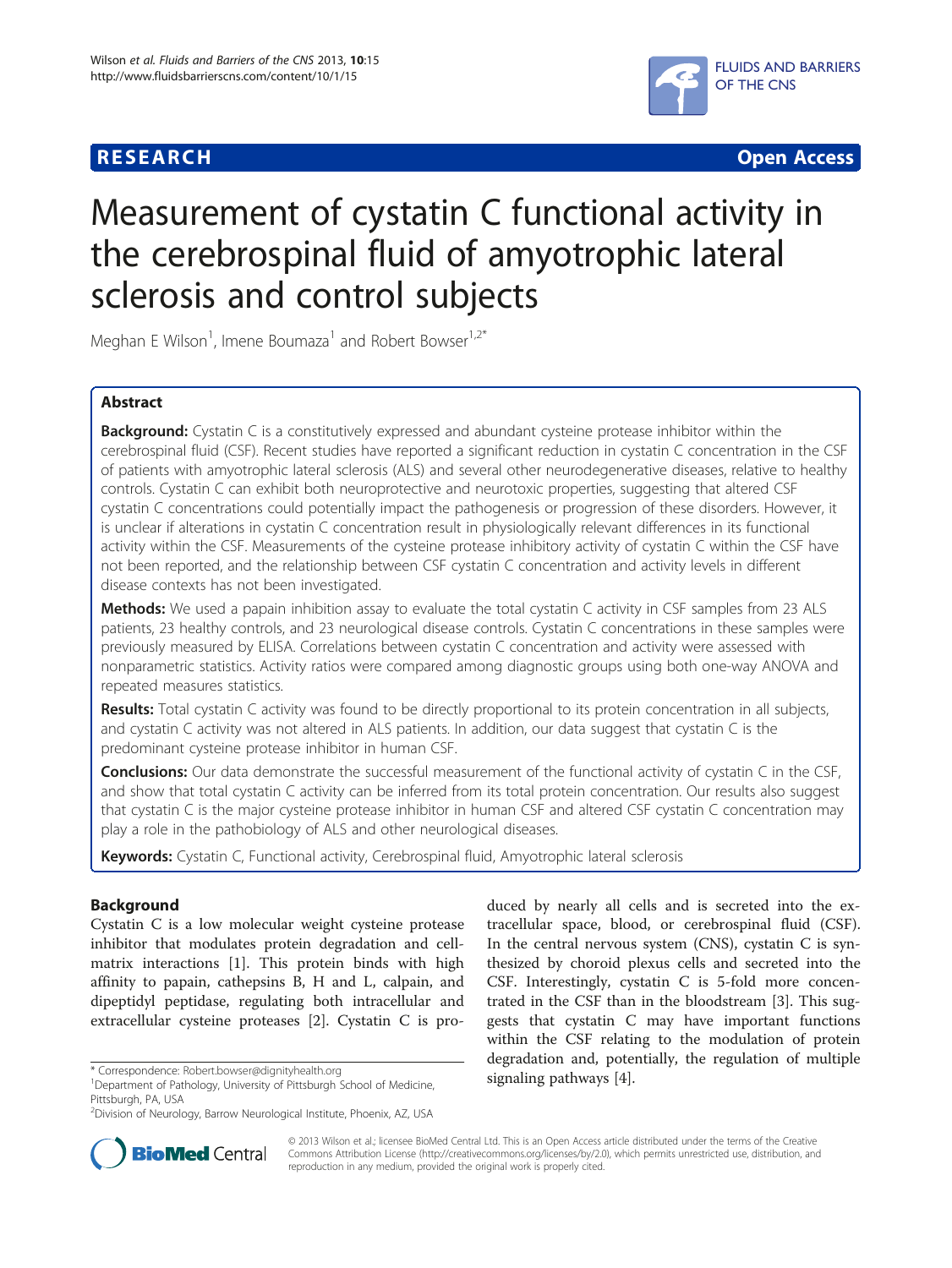We and others have reported that cystatin C levels are reduced in the CSF of patients with amyotrophic lateral sclerosis (ALS) when compared to both healthy controls and neurological disease controls [\[5](#page-8-0)-[9\]](#page-8-0). Altered levels of CSF cystatin C have also been reported for other neurological disorders including multiple sclerosis, Alzheimer's disease, and Creutzfeldt-Jakob disease [[10-12](#page-8-0)]. The reduction of CSF cystatin C levels in patients with multiple sclerosis and other inflammatory diseases suggests that cystatin C has a role in modulating neuroinflammation. Indeed, some activity of this type has been demonstrated in cell culture models [[13,14\]](#page-8-0). In addition, cystatin C has been shown to exhibit both neuroprotective and neurotoxic properties within in vitro and in vivo models. Therefore, cystatin C may have multiple functions relevant to the pathogenesis and progression of neurological disease. However, the influence of altered cystatin C levels in this context remains unclear.

While the alteration of CSF cystatin C concentration in various neurological disorders has been established, the relationship between the concentration and functional activity of this protein within the CSF is unknown. It is possible that CSF cystatin C exhibits simple, linear activity kinetics at all physiologic concentrations, such that it's mean activity is a constant multiple of its total concentration. Alternatively, cystatin C may demonstrate concentration-dependent activity kinetics in vivo, resulting in activity differences that are either magnified or diminished relative to concentration differences. Along different lines, it is also possible that the posttranslational modification or proteolytic processing of cystatin C is altered in some disease states, potentially resulting in altered baseline activity kinetics for the protein.

Once the concentration-to-activity relationship is clarified, it will be possible to draw conclusions about the potential effects of altered cystatin C concentration in neurological disease states. If the observed differences in CSF cystatin C concentration do result in significant changes in its cysteine protease inhibitory activity, this could directly impact the protein milieu of the CSF, alter the extracellular matrix within the CNS, and influence downstream signaling events, potentially generating either neurotoxic or neuroprotective effects.

To determine the relationship between cystatin C concentration and functional activity within the CSF, we modified a papain inhibition assay to enable the measurement of the protease inhibitory activity of cystatin C in this biofluid. We used this assay to evaluate cystatin C activity in CSF samples from a total of 69 ALS patients, healthy controls, and disease controls. We found that the functional activity of cystatin C within the CSF is directly related to its protein concentration, and that

reduced cystatin C protein levels in the CSF of ALS patients likely correspond to reduced cysteine protease inhibitory activity. Our results provide an assay to measure cystatin C activity in CSF and suggest a functional consequence of reduced CSF cystatin C levels in ALS patients.

## Methods

## Samples

For this study, we selected 69 independent CSF samples that were recently utilized in cystatin C biomarker discovery efforts [[9\]](#page-8-0). Sample collection procedures were approved by the institutional review board (IRB) at the University of Pittsburgh, and written informed consent was obtained from all participating subjects. Patient demographics are shown in Table 1. The ALS group included 18 patients with sporadic ALS and five with familial ALS. ALS subjects were diagnosed by experienced neurologists specializing in motor neuron disease, and all were classified as having probable, probablelaboratory-supported, or definite ALS according to El Escorial criteria. Healthy control (HC) research subjects lacked any neurological symptoms, and neurological disease controls (DC) included four patients with multiple sclerosis, two each with primary lateral sclerosis, chronic inflammatory demyelinating polyneuropathy, and progressive muscular atrophy, and one each with spinocerebellar ataxia, small fiber neuropathy, idiopathic sensorimotor polyneuropathy, bilateral facial palsies, neurosarcoidosis, viral encephalitis, CNS lymphoma, brain metastases, pseudotumor cerebri, seizure disorder, complicated migraine, paresthesis with possible myelopathy, and probable conversion disorder.

The total cystatin C concentration in each of the 69 CSF samples was previously determined by ELISA [[9\]](#page-8-0).

## Immunoprecipitation

For these experiments, the single CSF sample with the highest concentration of cystatin C was used. Immunoprecipitation (IP) of cystatin C from CSF was performed using a magnetic bead system (MACS Molecular, Auburn, CA). First, varying amounts (0, 0.4, 0.8, or 1.6 μg) of affinity-purified goat anti-human cystatin C polyclonal antibody (R&D Systems, Minneapolis, MN) were added to 18 μL aliquots of CSF and the solutions

Table 1 Demographic characteristics of study participants

|                                                                              | ALS | <b>Healthy controls</b><br>$(n = 23)$ $(n = 23)$ | Disease controls<br>$(n = 23)$ |
|------------------------------------------------------------------------------|-----|--------------------------------------------------|--------------------------------|
| <b>Sex (male/female)</b> $11/12$ $11/12$                                     |     |                                                  | 12/11                          |
| <b>Age at draw <math>\pm</math> SD</b> 48.7 $\pm$ 48.7 $\pm$ 14.2<br>(years) | 139 |                                                  | $48.5 + 15.4$                  |

There were no significant differences between subject age or gender among groups.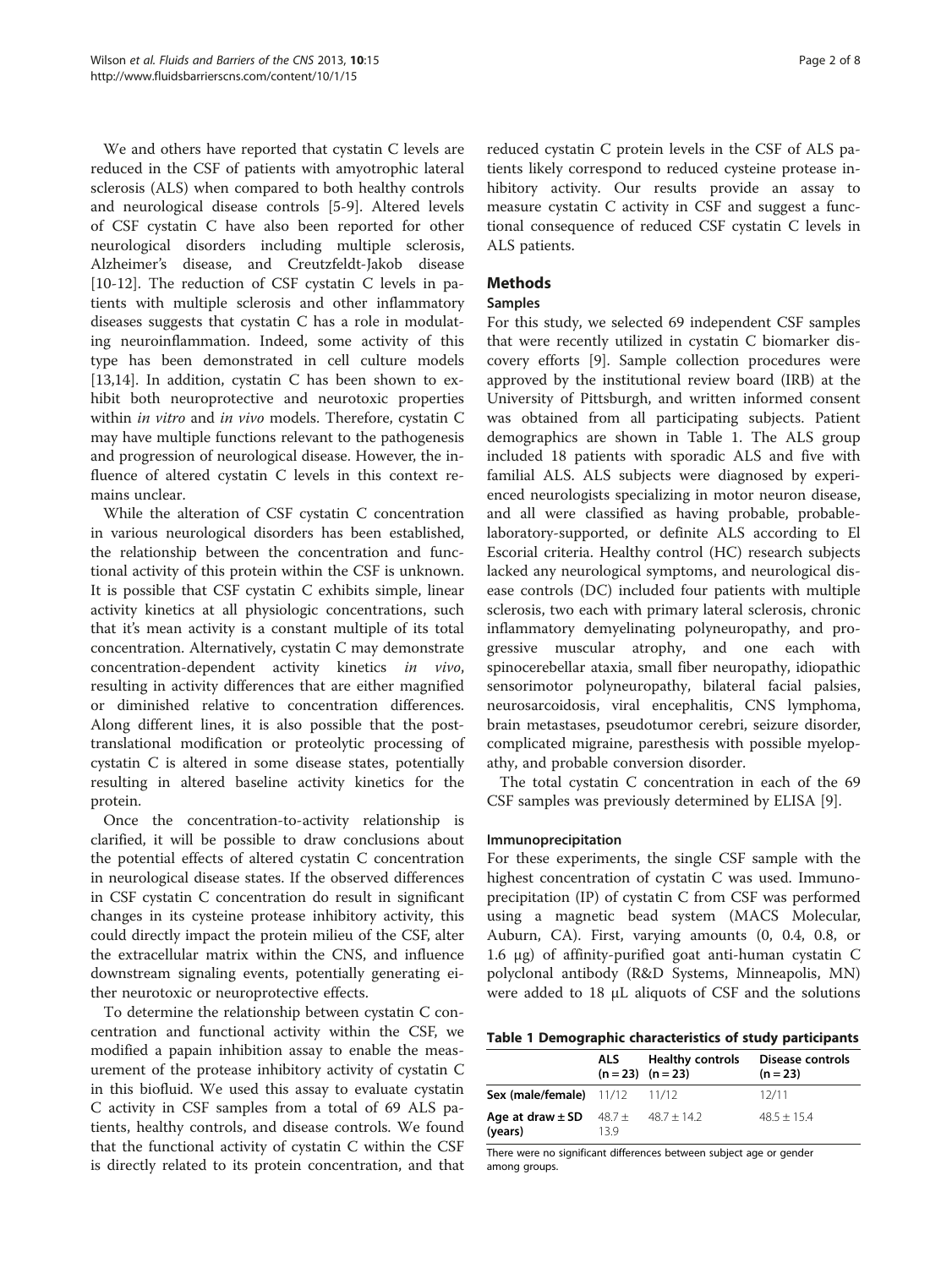were briefly mixed at room temperature. Next, 100 μL of Protein A MicroBeads were added to each aliquot, and the solutions were mixed and incubated for 30 min on ice. During this incubation, the μ columns (MACS Molecular, Auburn, CA) were each primed with 200 μL of lysis buffer (50 mM Tris HCl,  $pH = 6.00$ ; 150 mM NaCl; 1% Triton-X-100) and rinsed with 100 μL of assay buffer (see Papain inhibition assay below). Next, the CSF solutions were applied to the  $\mu$  columns and the "flowthrough" was collected. An additional 30 μL of assay buffer were then added to flush the remaining CSF solutions into the same flow-through collection tube. The columns were each rinsed with 50 μL of PBS and the combined flow-through solutions from all three steps were saved. The columns were then rinsed with an additional 750 μL of PBS and 100 μL of low-salt wash buffer (50 mM Tris HCl, pH 6.8; 50 mM DTT; 1% SDS; 0.005% bromophenol blue; 10% glycerol). To elute the isolated cystatin C, 20 μL of pre-heated 1X SDS gel loading buffer were added to each μ column and incubated for 5 min at room temperature. Next, an additional 50 μL of pre-heated 1X SDS gel loading buffer were added and the elution products were collected. For subsequent IPs of flow-through solutions, 4 μL (0.8 μg) of anticystatin C antibody and 100 μL of MicroBeads were added to each flow-through sample, and the remaining steps were repeated as above.

## Immunoblotting

IP elution products were separated by electrophoresis on a NuPAGE<sup>®</sup> Novex<sup>®</sup> 12% Bis-Tris polyacrylamide gel (Invitrogen, Carlsbad, CA), with 20 μl per gel lane. The proteins were transferred onto a PolyScreen polyvinylidene difluoride membrane (NEN Biolabs, Ipswich, MA) and blocked with 5% nonfat milk in 1X TBS/0.05% Tween-20 (TBST) for one hour at room temperature. A mouse monoclonal anti-human cystatin C primary antibody (Santa Cruz Biotechnology, Santa Cruz, CA) was added to the blocking solution at a 1:1000 dilution and incubated overnight at 4°C. The membrane was thoroughly washed with TBST, and then a goat anti-mouse horseradish peroxidase-conjugated secondary antibody (Millipore, Burlington, MA) was diluted by 1:5000 in 5% nonfat milk in TBST and applied to the membrane for two hours at room temperature. The membrane was thoroughly washed with TBST, and then the labelled proteins were visualized using Chemiluminescence Reagent Plus (PerkinElmer, Waltham, MA).

## Papain inhibition assay Assay procedure

The procedure we developed for this study was modified from an R&D Systems activity assay protocol for

recombinant human cystatin C protein (R&D Systems, Minneapolis, MN). Plant-derived papain (Sigma, St. Louis, MO) was diluted to 100 μg/mL in ice-cold activation buffer (50 mM Tris, 5 mM DTT, pH 7) and incubated at room temperature for 15 min. During this incubation, CSF samples from each patient were diluted at a 2:1 ratio by volume in either assay buffer (50 mM Tris, pH 7) or polyclonal cystatin C blocking antibody (R&D Systems, Minneapolis, MN; diluted to 0.2 mg/mL in assay buffer) and incubated with gentle agitation for five min at room temperature. The CSF sample solutions were then further diluted 1:8 in assay buffer, and the activated papain solution was further diluted in assay buffer to 2 ug/mL. Equal volumes of the CSF and papain solutions were mixed and incubated at 37°C for 10 min. We next diluted the mixture 1:5 in assay buffer, and 50 μL were added to each well of a 96-well plate. 50 μL of ZPheArgAMC (R&D Systems, Minneapolis, MN) substrate (10 mM in DMSO, diluted to 200  $\mu$ M in assay buffer) was rapidly added to each well, and the plate was immediately inserted into a plate reader. The plate was read for 5 min in kinetic mode, using excitation and emission wavelengths of 380 nm and 460 nm, respectively.

## Assay design

Samples were randomized to plates and plate positions, and assayed in triplicate. Each sample, and its corresponding sample/antibody solution, were always assayed in adjacent wells. A standard curve and an internal standard of mixed CSF were also included on each plate for quality control. The experiment was repeated with samples in reverse order on each plate to control for slight assay differences based on plate position. All experiments were performed at least twice.

## Statistical analysis

All statistics were carried out using SPSS software. Data normality was assessed by the Kolmogorov-Smirnova and Shapiro-Wilk tests, and normality was only assumed when indicated by both tests. All calculated p-values were two-tailed, and the significance level was set at  $p < 0.05$ .

## Papain inhibition assay data analysis

For each experiment, the reaction rate for each well was determined as slope of best-fit line of graphed RFU data. Intra-assay coefficients of variation (CVs) were calculated using the three reaction rates for each sample, and each sample/antibody mixture, on each plate. Data from one of the triplicate well readings was dropped from the analyses when it differed from both other wells by a  $CV \geq 40$ , and the other two sample wells differed from each other by a CV less than half of the average CV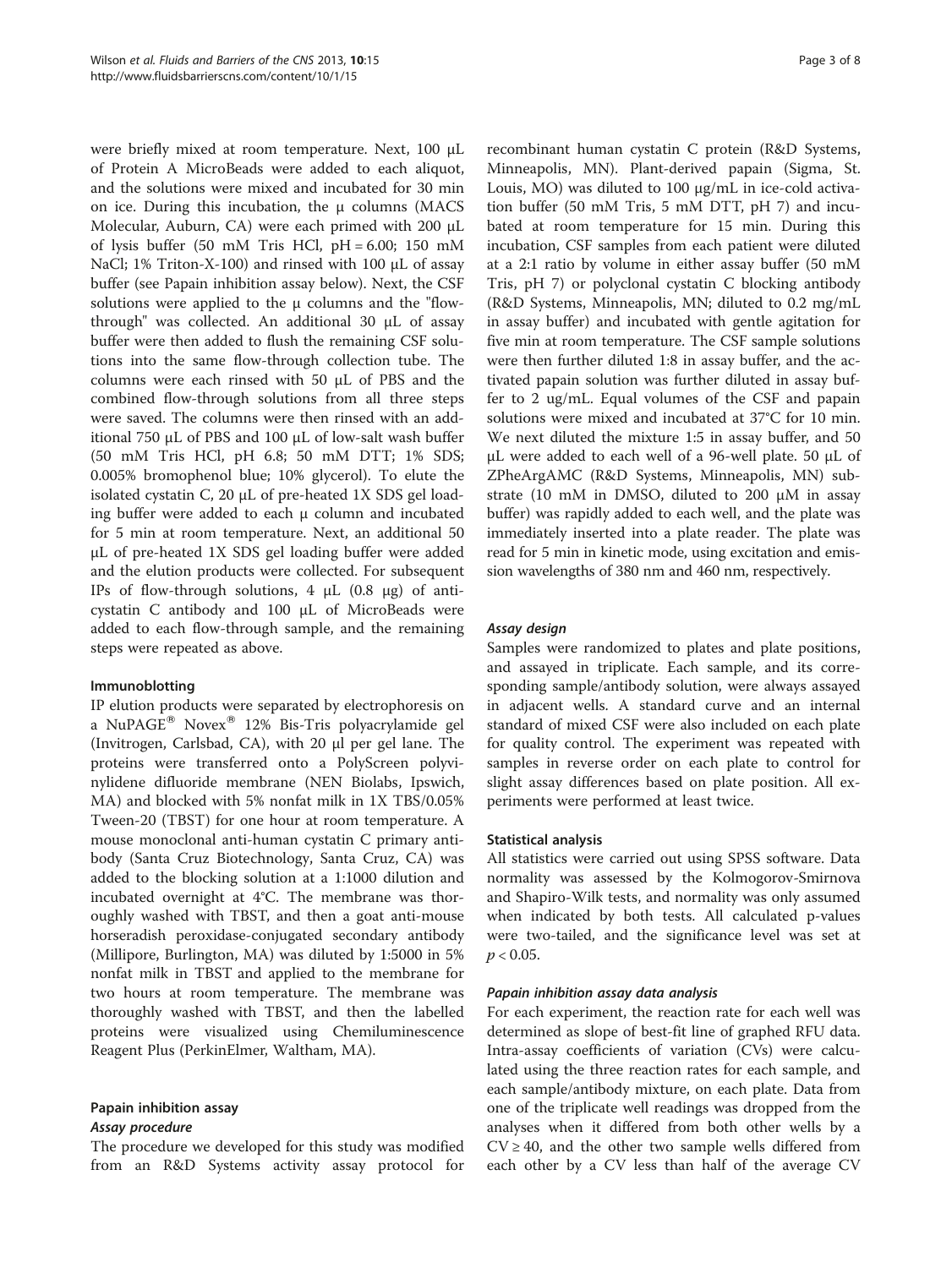between the outlier and the similar wells. This eliminated only 0.65% of the assay data points (6 of 930 data points). The average reaction rate for each raw CSF sample (without blocking antibody) was recorded as the total assay activity for that sample. The total assay activity was then subtracted from the average reaction rate for the same sample containing blocking antibody to determine the total cystatin C activity for that sample.

All experiments were performed in triplicate and each experiment repeated at least twice. Inter-assay CVs were also determined for each sample using the total assay activity and, separately, the total cystatin C activity calculated for each separate experiment using the same guidelines described above.

Coefficients of variation between duplicate/triplicate wells for each sample run, and between mean cystatin C activity plate results for each sample, were recalculated after dropping outlier data as described above. Because both groups of CV data failed normality, median values were calculated as the measure of central tendency. The overall intra-assay CV was calculated as the median of the individual CVs for all sample-runs. The CVs were non-normally distributed (range: 0.1–29.9%), and the median (3.6%) was less than the generally acceptable value for intra-assay variability (CV < 10%). Similarly, inter-assay CVs were determined using the final cystatin C activity level determined in each replicate experiment for each CSF sample. The CVs were non-normally distributed (range:  $0.2-32.1\%$ ), and the median  $(9.1\%)$  was well within the acceptable range for inter-assay variability  $(CV < 20\%)$  [[15\]](#page-8-0).

## Correlation analysis

The correlations between cystatin C concentration and both assay activity and cystatin C activity in all samples as a combined group were assessed using non-parametric statistics because the data for total assay activity were non-normally distributed. For these analyses, SPSS software was used to calculate both the Spearman correlation coefficient and the two-tailed significance level. Identical methods were used to assess the same correlations in each diagnostic group because cystatin C concentrations in ALS patients also failed normality testing.

## Comparison between diagnostic groups

Because cystatin C activity ratios were normally distributed in all three experimental groups and there were no significant differences among group variances, we compared group means by one-way ANOVA.

For our final comparison of cystatin C concentration, total assay activity, and total cystatin C activity between groups, all diagnostic group data were normally distributed except for cystatin C concentration. For each data category, differences among diagnostic group means were identified by one-way ANOVA.

## Analysis of samples paired by cystatin C concentration

Samples in all three diagnostic groups were paired by cystatin C concentration, and the seven samples in each group which could not be paired with samples from the other groups were dropped from this analysis. All paired data for cystatin C concentration, total assay activity, total cystatin C activity, and cystatin C activity ratio were normally distributed. Therefore, we were able to use the SPSS general linear model for repeated measures to assess differences in each of the four variables among diagnostic groups.

## Results

## Papain inhibition assay to measure cystatin C activity

To measure cystatin C protease inhibitory activity in the cerebrospinal fluid (CSF), we utilized a papain inhibition assay. Papain is a plant-derived cysteine protease that can hydrolyze the Arg-AMC amide bond of a Z-Phe-Arg-AMC substrate to release the fluorescent 7-amino-4-methyl coumarin (AMC) group. Relative fluorescence units (RFU) are then measured over time to determine the total papain activity. When a cysteine protease inhibitor (CPI) is added to the assay solution, it inhibits papain-mediated Z-F-R-AMC substrate cleavage, and fluorescence emission is reduced. The total activity of the CPI can then be estimated as the reduction in papain-mediated assay activity.

There are several challenges when using this assay to measure the activity of a specific CPI within a biofluid sample, such as CSF. First, because CSF contains several CPIs, the total assay inhibition is a measure of the combined CPI activity and cannot be attributed to a single protein. Additionally, CSF also contains endogenous cysteine proteases that could potentially cleave the Z-F-R-AMC substrate and supplement papain activity. This would increase the overall fluorescence emission and decrease the apparent CPI activity determined by the assay.

To control for these factors, we determined the total cystatin C activity in CSF by assaying both raw CSF, and CSF from the same patient sample that had been pre-incubated with an antibody that blocks cystatin C activity. For raw CSF samples, the total measured assay activity included the supplementary effects of all endogenous cysteine proteases as well as the inhibitory effects of all CPIs present in the sample. For the CSF treated with the blocking antibody, the measured assay activity included all of the factors present in raw CSF except for the inhibitory activity of cystatin C. Therefore, the total inhibitory activity of cystatin C in each sample could be calculated by subtracting the total assay activity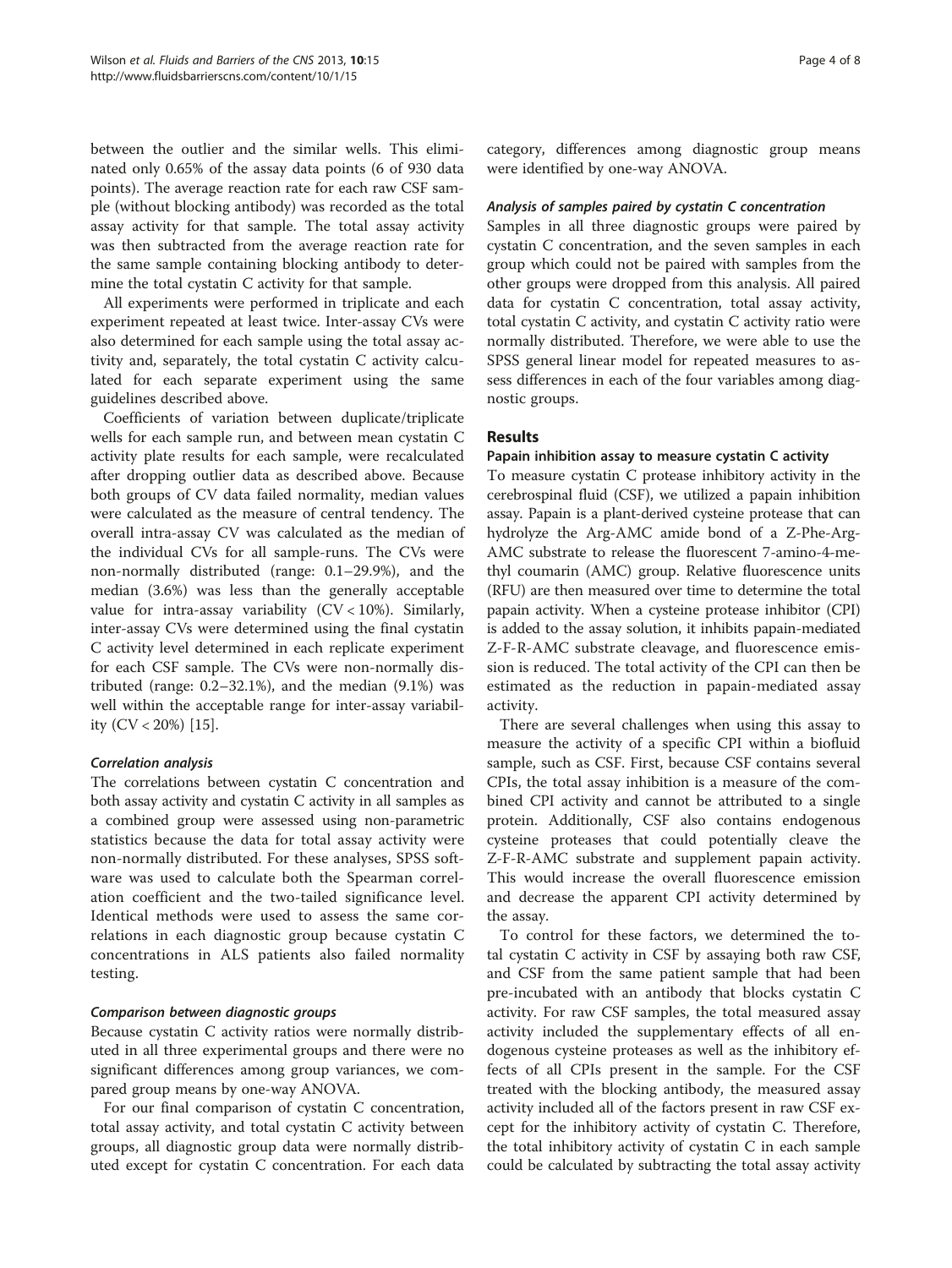<span id="page-5-0"></span>for raw CSF from the total assay activity for CSF treated with the blocking antibody.

#### Specificity and efficiency of cystatin C blocking antibody

Experiments were first conducted to test the effectiveness of the polyclonal anti-cystatin C antibody in both binding to human cystatin C within CSF and in eliminating cystatin C activity from CSF samples. First, varying amounts of the antibody were used to immunoprecipitate (IP) cystatin C from the CSF. Western blots were then performed to assess the relative amounts of cystatin C removed from each sample aliquot by IP, as well as the amount remaining in each sample (Figure 1). We found that the selected antibody effectively precipitated cystatin C from human CSF, and that 1.6 μg of antibody (in 8 μL volume) was adequate to fully remove cystatin C from 18 μL of CSF (approximate 2:1 CSF to antibody volumetric ratio).

Next, CSF aliquots from the same sample were preincubated with varying amounts of the same polyclonal "blocking" antibody and used in the papain inhibition assay as described in Methods. We observed an antibody dose-dependent elimination of cystatin C inhibitory activity, with full elimination of function achieved by a sample to antibody ratio of 2:1, by volume in a CSF sample that contained the highest amount of cystatin C protein as determined by ELISA (Table 2). This antibody ratio was effective at fully eliminating activity in numerous CSF samples across a range of cystatin C protein levels (data not shown). These findings confirm that this polyclonal antibody can effectively bind to human cystatin C and eliminate its functional activity from human CSF samples.



#### Table 2 Dose-dependent effect of cystatin C activityblocking antibody

| Sample         | CSF to antibody ratio<br>(by volume) | Mean assay activity<br>(RFU/min) |  |  |  |
|----------------|--------------------------------------|----------------------------------|--|--|--|
| 1              | 0:4                                  | 3737                             |  |  |  |
| $\overline{2}$ | 4:0                                  | 754                              |  |  |  |
| 3              | 4:1                                  | 2455                             |  |  |  |
| 4              | 4:2                                  | 3944                             |  |  |  |
| 5              | 4:3                                  | 3799                             |  |  |  |
| 6              | 4:4                                  | 3603                             |  |  |  |
|                |                                      |                                  |  |  |  |

A CSF sample with the highest cystatin C concentration was pre-incubated with varying amounts of polyclonal cystatin C activity-blocking antibody (samples 2–6) and then tested in the papain inhibition assay. Sample 1 demonstrates the baseline papain assay activity in the absence of CSF-mediated papain inhibition and in the presence of the highest dose of anti-cystatin C antibody used in the experiment. Sample 2 demonstrates the maximal papain assay inhibition produced by the CSF without any anti-cystatin C antibody. Addition of the blocking antibody in samples 3–6 produces a dose-dependent elimination of CSF-mediated assay inhibition, with full elimination reached at a 4:2 ratio (where assay activity first returns to baseline). Cystatin C antibody was prepared at a 0.2 μg/μL concentration.

## Relationship between CSF cystatin C concentration and activity

This 2:1 sample to antibody ratio was used to perform the papain inhibition assay in all CSF samples to determine cystatin C functional activity in each sample. Before separating the data into diagnostic groups, we graphed both total assay activity and total cystatin C activity versus the cystatin C concentration for each sample. We observed a strong, indirect relationship between CSF cystatin C concentration and total papain assay activity (Figure [2A](#page-6-0)), and a strong, direct relationship between cystatin C concentration and its own activity (Figure [2B](#page-6-0)). Next, the data were sorted into diagnostic categories and these correlation analyses were repeated. The relationships observed in the combined data were maintained in all three individual diagnostic categories, and all correlations were statistically significant, with  $p < 0.001$  and Spearman r values between -0.86 to -0.91 for each individual subject group cystatin C and total papain assay activity.

## Comparison between diagnostic groups

We next compared CSF cystatin C concentration and activity levels among the three diagnostic groups (Table [3](#page-6-0)). The mean cystatin C concentration was reduced in ALS patients compared to the DC and HC groups as previously reported [[9\]](#page-8-0), but this difference did not reach statistical significance. The low mean cystatin C concentration in ALS patients corresponded with the greatest mean papain assay activity out of the three diagnostic groups. The differences in mean cystatin C activity between diagnostic groups directly mirrored the group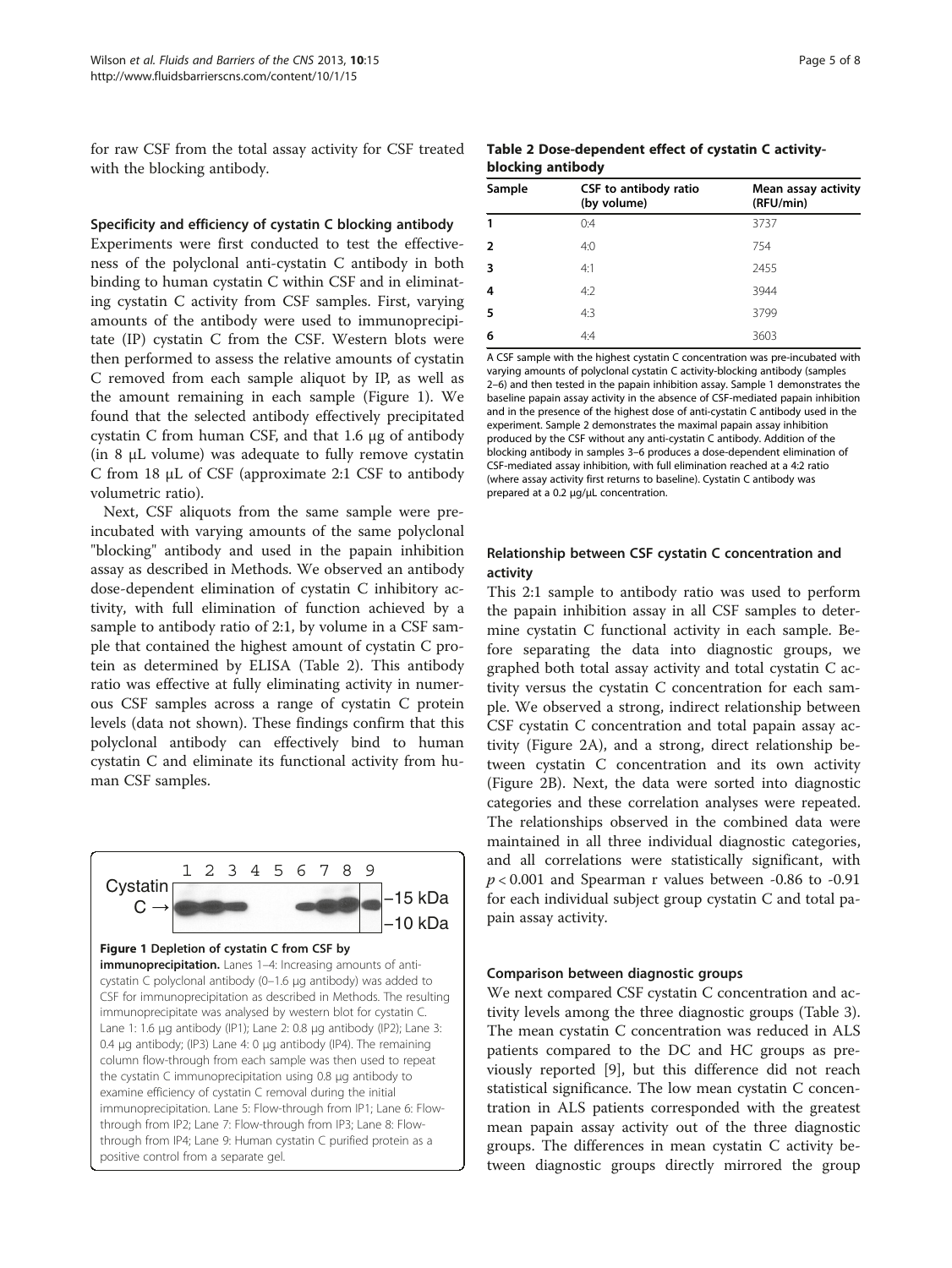<span id="page-6-0"></span>

trends in mean cystatin C concentration and did not reach statistical significance (Table 3). Cystatin C activity ratios were calculated for all samples by dividing the total cystatin C activity by the total cystatin C concentration for each sample. Our results suggest that the average protease inhibitory activity per unit of cystatin C was equivalent across all groups (Table 3).

Finally, to fully control for differences in mean cystatin C concentration among diagnostic groups, we paired select data from each group for statistical comparison. Subsets of samples with matched cystatin C concentrations were selected from each group, generating three diagnostic subgroups with identical mean cystatin C protein concentrations (Table [4](#page-7-0)). We then compared activity ratios using statistics for repeated measures in order to identify any differences in the kinetics of cystatin C activity among groups. In this analysis, no significant differences were observed among the three diagnostic groups, and all trends were eliminated by controlling for cystatin C protein concentration (Table [4\)](#page-7-0).

## **Discussion**

Prior studies have reported that cystatin C concentrations are decreased in the CSF of ALS patients relative to healthy controls, but it has been unclear if these reductions in protein level result in proportional reductions in cysteine protease inhibitory activity. To address this important question, we modified a papain inhibition assay to allow for the direct measurement cystatin C functional activity in human CSF. The assay performed with low inter- and intra-assay variability, and allowed the reliable evaluation of cystatin C activity in multiple CSF samples from ALS patients and controls. Notably, this assay measures only the activity of cystatin C at its primary active site, which interacts with papain-like cysteine proteases. Therefore, the experimental findings of this study only apply to the activity of cystatin C against its primary ligands, and do not address its interactions with legumain-like cysteine proteases.

As expected, cystatin C concentration demonstrated a strong, direct relationship with the magnitude of its inhibitory activity (Figure 2). This confirms that CSF cystatin C is biologically active against papain-like cysteine proteases, and that there does not appear to be significant variability in the activity state of the protein among individual subjects.

Cystatin C concentration also demonstrated a strong, indirect relationship with the overall activity of the papain assay (Figure 2). This indicates that CSF induces an overall inhibitory effect on papain-mediated protease activity, and that this effect is highly dependent upon cystatin C concentration. Additionally, the strength of the correlations between cystatin C concentration and both its own activity (Figure 2B) and total papain assay activity (Figure 2A) were nearly identical in magnitude (r of 0.883 and -0.861, respectively). This, along with

Table 3 Comparison of cystatin C concentration, papain assay activity, cystatin C activity, and cystatin C activity ratio among experimental groups

|                 | Mean cystatin C concentration $\pm$ SD | Mean assay activity $\pm$ SD | Mean cystatin C activity $\pm$ SD | Mean activity ratio $\pm$ SD |
|-----------------|----------------------------------------|------------------------------|-----------------------------------|------------------------------|
| ALS $(n=23)$    | $3.09 \pm 1.10$                        | $1744 + 919$                 | $2663 \pm 762$                    | $887 \pm 131$                |
| $DC (n = 23)$   | $3.51 \pm 1.07$                        | $1547 \pm 980$               | $2868 \pm 850$                    | $829 \pm 133$                |
| $HC (n = 23)$   | $3.84 + 1.13$                          | $1302 + 742$                 | $3124 + 634$                      | $843 \pm 138$                |
| <i>p</i> -value | 0.077                                  | 0.247                        | 0.124                             | 0.312                        |

For each diagnostic group, the mean cystatin C protein concentration in the CSF (µg/ml), papain inhibitory assay activity in raw CSF, and cystatin C activity in CSF treated with anti-cystatin C antibody are shown. The right column depicts the mean activity ratio determined by dividing the total cystatin C activity by the total cystatin C concentration for each sample. No differences among experimental groups reached statistical significance by one-way ANOVA. Assay activity units are listed in RFU/min.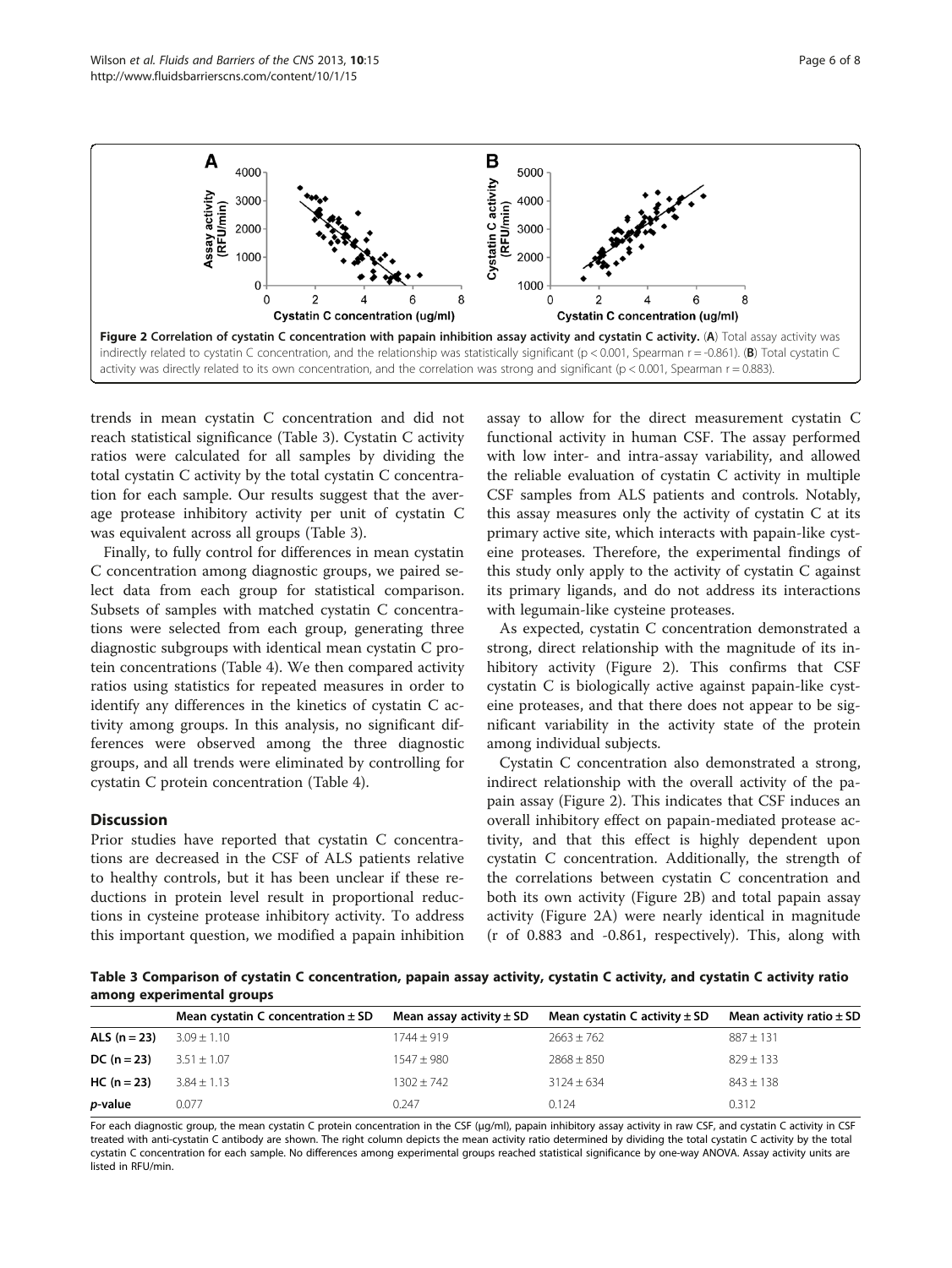|                 | Mean cystatin<br>C concentration $(\mu q/ml) \pm SD$ | Mean assay<br>activity $\pm$ SD | Mean cystatin C<br>activity $\pm$ SD | <b>Mean activity</b><br>ratio $\pm$ SD |
|-----------------|------------------------------------------------------|---------------------------------|--------------------------------------|----------------------------------------|
| ALS $(n = 16)$  | $3.54 \pm 1.03$                                      | 1381 + 798                      | $3006 \pm 652$                       | $875 + 132$                            |
| $DC (n = 16)$   | $3.54 + 1.05$                                        | $1476 + 1009$                   | $7939 + 827$                         | $842 + 149$                            |
| $HC (n = 16)$   | $3.53 \pm 1.03$                                      | $1433 + 782$                    | $3010 + 691$                         | $875 + 121$                            |
| <i>p</i> -value | 0.597                                                | 0.796                           | 0.843                                | 0.859                                  |

<span id="page-7-0"></span>Table 4 Repeated measures assessment of cystatin C activity

When samples were paired across groups by CSF cystatin C concentration, there were no significant differences in papain assay activity, cystatin C activity, or cystatin C activity ratio among the three diagnostic groups. Assay activity units are listed as RFU/min.

Table [2](#page-5-0) data indicating that cystatin C antibody can completely block papain inhibition in CSF, suggests that any other endogenous papain-like cysteine proteases and alternate cysteine protease inhibitors that are present in human CSF contribute only minimally to the measured assay activity. Therefore, cystatin C is likely the dominant cysteine protease inhibitor in human CSF, and plays a critical role in the regulation of cysteine proteasemediated proteolysis in this setting. While prior studies have shown that cystatin C protein levels are enriched in the CSF versus the blood and the protein is often detected in proteomic studies of the CSF [\[16,17](#page-8-0)], our data suggests it is the primary cysteine protease inhibitor in the CSF. It should be noted that if cystatin C concentrations approach saturating concentrations for their selected cysteine proteases in the CSF, then small changes in concentration between individuals or subject groups may not translate to significant physiological changes in inhibitory activity.

When the data were divided into diagnostic groups, comparable correlations were maintained between cystatin C concentration and both its own activity and total papain assay activity in each group (Table [3](#page-6-0)). Activity ratios were then calculated for each patient as the total cystatin C activity divided by the total cystatin C concentration, and the resulting mean values were nearly identical between the three experimental groups (Tables [3](#page-6-0) and 4). However the large intragroup variations suggest that cystatin C may not be useful as an individual biomarker for ALS but could be useful in a panel of disease biomarkers.

Reduced CPI activity within the CSF of ALS or other neurologic disease patients may contribute to either toxic or protective pathways related to disease pathogenesis. Cystatin C has been reported to exhibit neurotoxic effects when injected into the rodent brain [[18\]](#page-8-0), and when directly applied to primary neuronal cultures [\[19](#page-8-0)]. However, cystatin C also exhibits neuroprotective effects both *in vivo* [\[20\]](#page-8-0) and *in vitro* [\[21](#page-8-0)], and potential neuroprotective pathways of cystatin C have been more thoroughly characterized [\[22\]](#page-8-0). The protective function that appears most relevant to ALS is the regulation of extracellular cathepsins and calpains, which are released

as part of physiological processes or in response to CNS damage or stress. The levels of these proteases may be elevated in ALS and other diseases due to increased expression [[23,24\]](#page-8-0), secretion by activated microglia [\[25](#page-8-0)], and release by dying neurons [\[24,26-29](#page-8-0)]. Therefore, the reduced CSF cystatin C activity in ALS may be inadequate to counteract the apparent increase in protease activity, resulting in protease-mediated CNS damage.

Extracellular cystatin C also may be internalized by motor neurons and/or glial cells, and subsequently affect intracellular processes. Efficient cystatin C uptake has been demonstrated with multiple non-neuronal human cell lines [\[30](#page-8-0)]. If this process also occurs in the human CNS, reduced extracellular cystatin C concentration could result in reduced uptake and abnormal deficiencies in intracellular cystatin C activity. Intracellular cathepsins and calpains both appear to be up-regulated in ALS, and can contribute to the induction of apoptosis [[23,24\]](#page-8-0). Therefore, deficiencies in intracellular cystatin C could potentially lead to apoptosis through the loss of a protective mechanism. Alternatively, reduced extracellular cystatin C levels may reflect increased cellular uptake in response to increased intracellular levels of cathepsins and calpains.

## Conclusions

We have determined that the functional activity of cystatin C within the CSF can be effectively measured by a papain inhibition assay, and that CSF cystatin C activity is directly proportional to its concentration in ALS patients and controls. Our data indicates that cystatin C is the predominant cysteine protease inhibitor in the human CSF.

#### Competing interests

Robert Bowser is co-Founder of Knopp Biosciences LLC and Iron Horse Diagnostics Inc., biotechnology companies devoted to the development of diagnostics and therapies for ALS and other neurological diseases.

#### Authors' contributions

Conceived and designed the experiments: MW and RB. Performed the experiments: IB and MW. Analyzed the data: MW. Wrote and revised the paper: MW and RB. Edited and revised the paper: IB. All authors read and approved the final manuscript.